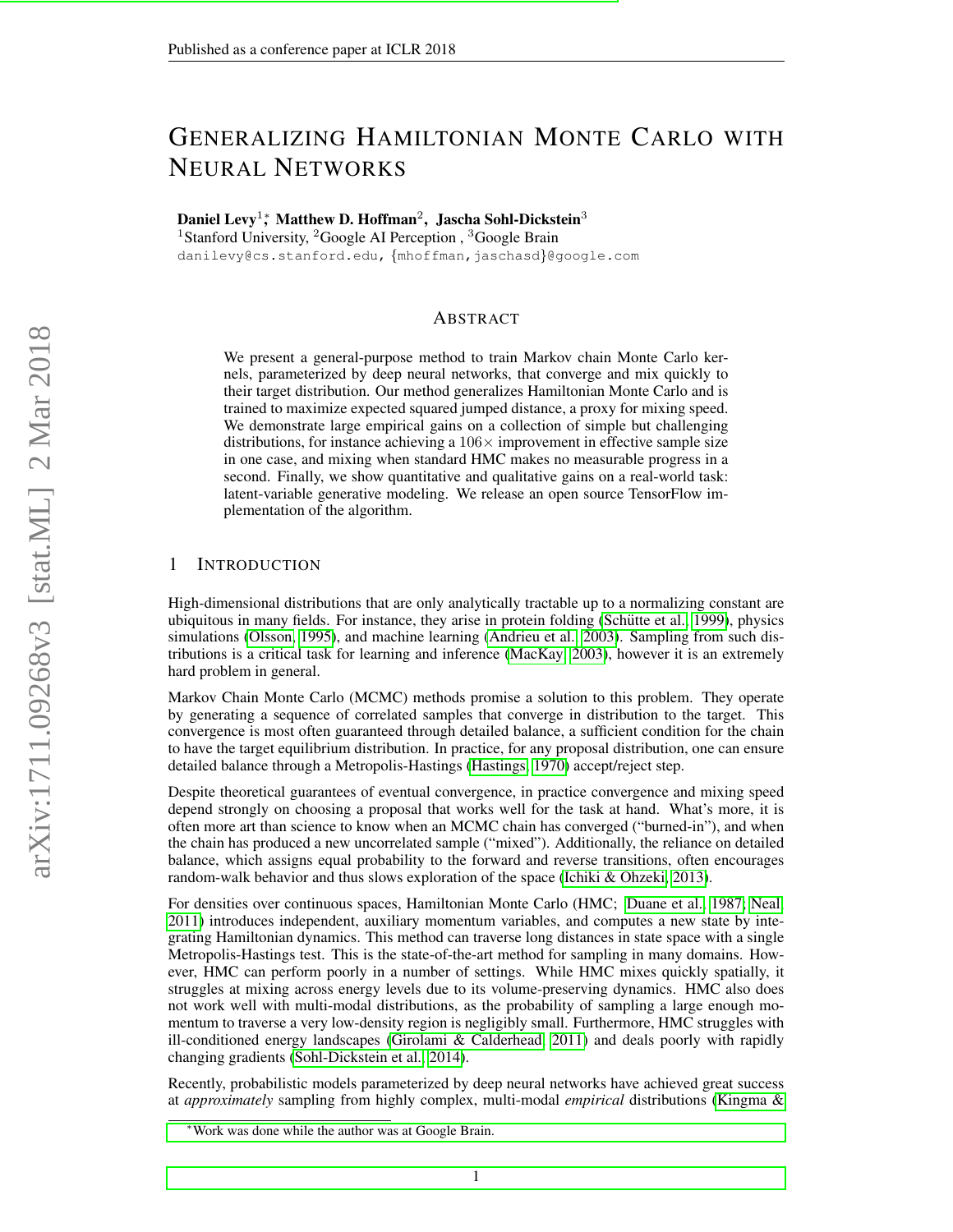[Welling, 2013;](#page-10-6) [Rezende et al., 2014;](#page-10-7) [Goodfellow et al., 2014;](#page-9-3) [Bengio et al., 2014;](#page-9-4) [Sohl-Dickstein](#page-11-1) [et al., 2015\)](#page-11-1). Building on these successes, we present a method that, given an *analytically* described distribution, automatically returns an *exact* sampler with good convergence and mixing properties, from a class of highly expressive parametric models. The proposed family of samplers is a generalization of HMC; it transforms the HMC trajectory using parametric functions (deep networks in our experiments), while retaining theoretical guarantees with a tractable Metropolis-Hastings accept/reject step. The sampler is trained to minimize a variation on expected squared jumped distance (similar in spirit to [Pasarica & Gelman](#page-10-8) [\(2010\)](#page-10-8)). Our parameterization reduces easily to standard HMC. It is further capable of emulating several common extensions of HMC such as withintrajectory tempering [\(Neal, 1996\)](#page-10-9) and diagonal mass matrices [\(Bennett, 1975\)](#page-9-5).

We evaluate our method on distributions where HMC usually struggles, as well as on a the real-world task of training latent-variable generative models.

Our contributions are as follows:

- We introduce a generic training procedure which takes as input a distribution defined by an energy function, and returns a fast-mixing MCMC kernel.
- We show significant empirical gains on various distributions where HMC performs poorly.
- We finally evaluate our method on the real-world task of training and sampling from a latent variable generative model, where we show improvement in the model's log-likelihood, and greater complexity in the distribution of posterior samples.

## 2 RELATED WORK

Adaptively modifying proposal distributions to improve convergence and mixing has been explored in the past [\(Andrieu & Thoms, 2008\)](#page-9-6). In the case of HMC, prior work has reduced the need to choose step size [\(Neal, 2011\)](#page-10-5) or number of leapfrog steps [\(Hoffman & Gelman, 2014\)](#page-10-10) by adaptively tuning those parameters. [Salimans et al.](#page-10-11) [\(2015\)](#page-10-11) proposed an alternate scheme based on variational inference. We adopt the much simpler approach of Pasarica  $\&$  Gelman [\(2010\)](#page-10-8), who show that choosing the hyperparameters of a proposal distribution to maximize expected squared jumped distance is both principled and effective in practice.

Previous work has also explored applying models from machine learning to MCMC tasks. Kernel methods have been used both for learning a proposal distribution [\(Sejdinovic et al., 2014\)](#page-11-2) and for approximating the gradient of the energy [\(Strathmann et al., 2015\)](#page-11-3). In physics, Restricted and semi-Restricted Boltzmann machines have been used both to build approximations of the energy function which allow more rapid sampling [\(Liu et al., 2017;](#page-10-12) [Huang & Wang, 2017\)](#page-10-13), and to motivate new hand-designed proposals [\(Wang, 2017\)](#page-11-4).

Most similar to our approach is recent work from [Song et al.](#page-11-5) [\(2017\)](#page-11-5), which uses adversarial training of a volume-preserving transformation, which is subsequently used as an MCMC proposal distribution. While promising, this technique has several limitations. It does not use gradient information, which is often crucial to maintaining high acceptance rates, especially in high dimensions. It also can only indirectly measure the quality of the generated sample using adversarial training, which is notoriously unstable, suffers from "mode collapse" (where only a portion of a target distribution is covered), and often requires objective modification to train in practice [\(Arjovsky et al., 2017\)](#page-9-7). Finally, since the proposal transformation preserves volume, it can suffer from the same difficulties in mixing across energy levels as HMC, as we illustrate in Section [5.](#page-5-0)

To compute the Metropolis-Hastings acceptance probability for a deterministic transition, the operator must be invertible and have a tractable Jacobian. Recent work [\(Dinh et al., 2016\)](#page-9-8), introduces RNVP, an invertible transformation that operates by, at each layer, modifying only a subset of the variables by a function that depends solely on the remaining variables. This is exactly invertible with an efficiently computable Jacobian. Furthermore, by chaining enough of these layers, the model can be made arbitrarily expressive. This parameterization will directly motivate our extension of the leapfrog integrator in HMC.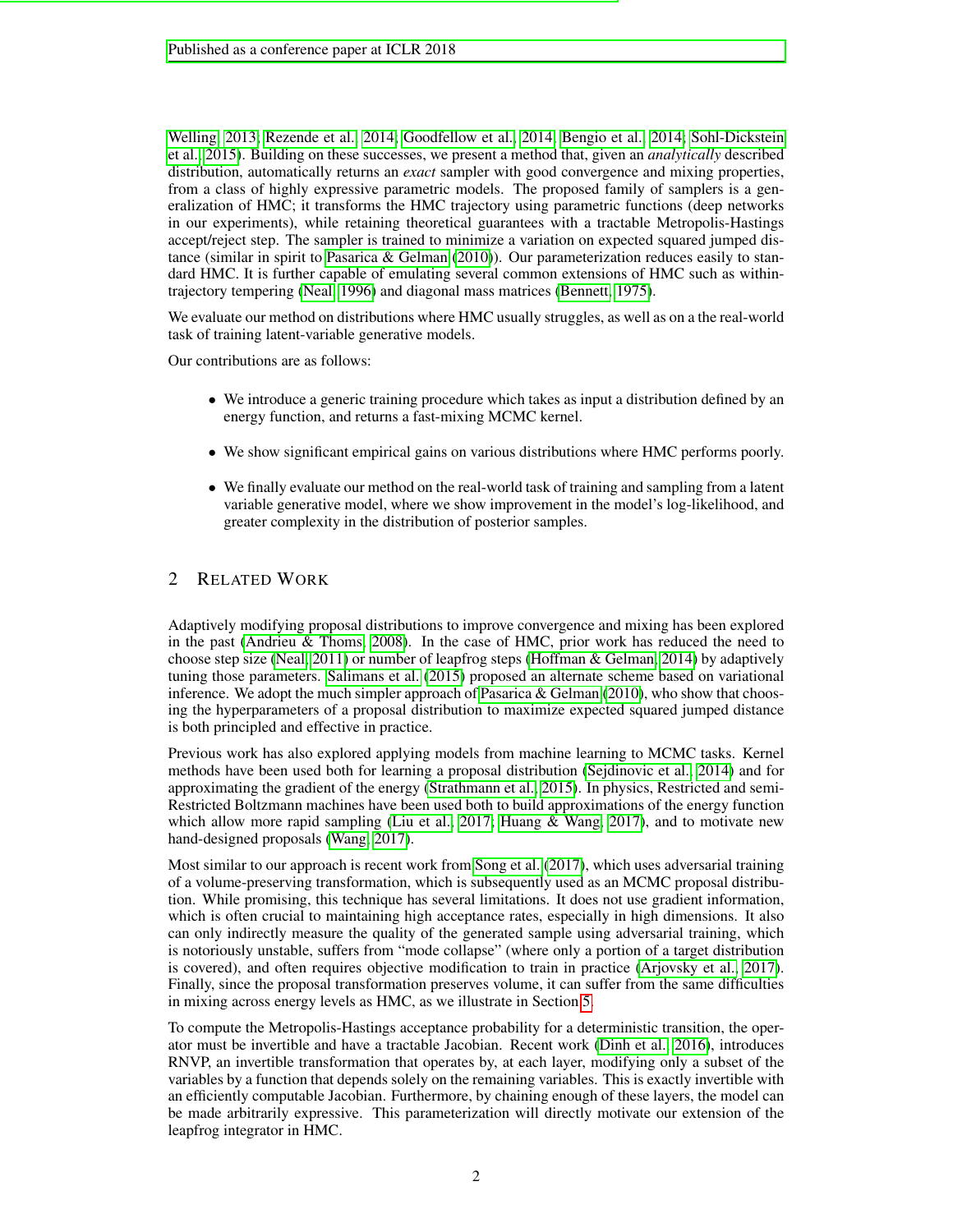## 3 BACKGROUND

## 3.1 MCMC METHODS AND METROPOLIS-HASTINGS

Let p be a target distribution, analytically known up to a constant, over a space  $\mathcal{X}$ . Markov chain Monte Carlo (MCMC) methods [\(Neal, 1993\)](#page-10-14) aim to provide samples from  $p$ . To that end, MCMC methods construct a Markov Chain whose stationary distribution is the target distribution p. Obtaining samples then corresponds to simulating a Markov Chain, i.e., given an initial distribution  $\pi_0$  and a transition kernel  $K$ , constructing the following sequence of random variables:

$$
X_0 \sim \pi_0, \quad X_{t+1} \sim K(\cdot | X_t). \tag{1}
$$

In order for p to be the stationary distribution of the chain, three conditions must be satisfied:  $K$ must be irreducible and aperiodic (these are usually mild technical conditions) and  $p$  has to be a fixed point of K. This last condition can be expressed as:  $p(x') = \int K(x'|x)p(x)dx$ . This condition is most often satisfied by satisfying the stronger *detailed balance* condition, which can be written as:  $p(x')K(x|x') = p(x)K(x'|x).$ 

Given any proposal distribution q, satisfying mild conditions, we can easily construct a transition kernel that respects detailed balance using Metropolis-Hastings [\(Hastings, 1970\)](#page-10-3) accept/reject rules. More formally, starting from  $x_0 \sim \pi_0$ , at each step t, we sample  $x' \sim q(\cdot | X_t)$ , and with probability  $A(x'|x_t) = \min\left(1, \frac{p(x')q(x_t|x')}{p(x_t)q(x'|x_t)}\right)$ , accept x' as the next sample  $x_{t+1}$  in the chain. If we reject x', then we retain the previous state and  $x_{t+1} = x_t$ . For typical proposals this algorithm has strong asymptotic guarantees. But in practice one must often choose between very low acceptance probabilities and very cautious proposals, both of which lead to slow mixing. For continuous state spaces, Hamiltonian Monte Carlo (HMC; [Neal, 2011\)](#page-10-5) tackles this problem by proposing updates that move far in state space while staying roughly on iso-probability contours of  $p$ .

## 3.2 HAMILTONIAN MONTE CARLO

Without loss of generality, we assume  $p(x)$  to be defined by an energy function  $U(x)$ , s.t.  $p(x) \propto \exp(-U(x))$ , and where the state  $x \in \mathbb{R}^n$ . HMC extends the state space with an additional momentum vector  $v \in \mathbb{R}^n$ , where v is distributed independently from x, as  $p(v) \propto \exp(-\frac{1}{2}v^Tv)$ (i.e., identity-covariance Gaussian). From an augmented state  $\xi \triangleq (x, v)$ , HMC produces a proposed state  $\xi' = (x', v')$  by approximately integrating Hamiltonian dynamics jointly on x and v, with  $\overline{U}(x)$ taken to be the potential energy, and  $\frac{1}{2}v^T v$  the kinetic energy. Since Hamiltonian dynamics conserve the total energy of a system, their approximate integration moves along approximate iso-probability contours of  $p(x, v) = p(x)p(v)$ .

The dynamics are typically simulated using the leapfrog integrator [\(Hairer et al., 2003;](#page-10-15) [Leimkuhler](#page-10-16) [& Reich, 2004\)](#page-10-16), which for a single time step consists of:

$$
v^{\frac{1}{2}} = v - \frac{\epsilon}{2} \partial_x U(x); \quad x' = x + \epsilon v^{\frac{1}{2}}; \quad v' = v - \frac{\epsilon}{2} \partial_x U(x'). \tag{2}
$$

Following [Sohl-Dickstein et al.](#page-11-0) [\(2014\)](#page-11-0), we write the action of the leapfrog integrator in terms of an operator L: L $\xi \triangleq L(x, v) \triangleq (x', v')$ , and introduce a momentum flip operator F: F $(x, v) \triangleq$  $(x, -v)$ . It is important to note two properties of these operators. First, the transformation FL is an involution, i.e.  $\mathbf{FLFL}(x, v) = \mathbf{FL}(\hat{x'}, -v') = (x, v)$ . Second, the transformations from  $(x, v)$ to  $(x, v^{\frac{1}{2}})$ , from  $(x, v^{\frac{1}{2}})$  to  $(x', v^{\frac{1}{2}})$ , and from  $(x', v^{\frac{1}{2}})$  to  $(x', v')$  are all volume-preserving *shear* transformations i.e., only one of the variables  $(x \text{ or } v)$  changes, by an amount determined by the other one. The determinant of the Jacobian,  $\left| \right|$  $\frac{\partial [\texttt{FL}\xi]}{\partial \xi^T}$ , is thus easy to compute. For vanilla HMC  $\left|\frac{\partial[\mathbf{FL}\xi]}{\partial \xi^T}\right|=1$ , but we will leave it in symbolic form for use in Section [4.](#page-3-0) The Metropolis-Hastings-Green [\(Hastings, 1970;](#page-10-3) [Green, 1995\)](#page-10-17) acceptance probability for the HMC proposal is made simple by these two properties, and is

<span id="page-2-0"></span>
$$
A(\mathbf{FL}\xi|\xi) = \min\left(1, \frac{p(\mathbf{FL}\xi)}{p(\xi)} \left| \frac{\partial[\mathbf{FL}\xi]}{\partial \xi^T} \right| \right). \tag{3}
$$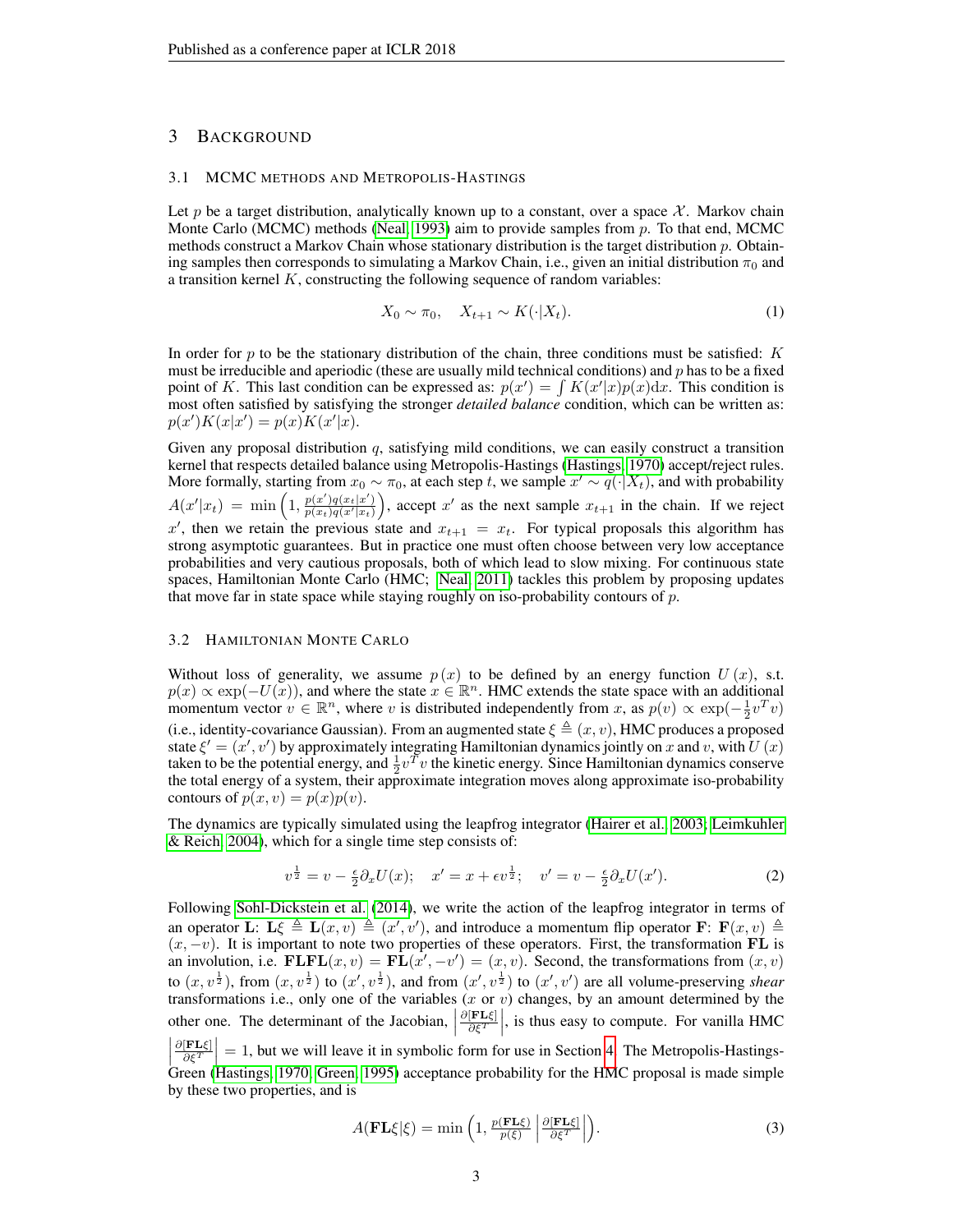## <span id="page-3-0"></span>4 L2HMC: TRAINING MCMC SAMPLERS

In this section, we describe our proposed method L2HMC (for 'Learning To Hamiltonian Monte Carlo'). Given access to only an energy function  $U$  (and not samples), L2HMC learns a parametric leapfrog operator  $L_\theta$  over an augmented state space. We begin by describing what desiderata we have for  $L_{\theta}$ , then go into detail on how we parameterize our sampler. Finally, we conclude this section by describing our training procedure.

## 4.1 AUGMENTING HMC

HMC is a powerful algorithm, but it can still struggle even on very simple problems. For example, a two-dimensional multivariate Gaussian with an ill-conditioned covariance matrix can take arbitrarily long to traverse (even if the covariance is diagonal), whereas it is trivial to sample directly from it. Another problem is that HMC can only move between energy levels via a random walk [\(Neal, 2011\)](#page-10-5), which leads to slow mixing in some models. Finally, HMC cannot easily traverse low-density zones. For example, given a simple Gaussian mixture model, HMC cannot mix between modes without recourse to additional tricks, as illustrated in Figure [1b.](#page-6-0) These observations determine the list of desiderata for our learned MCMC kernel: *fast mixing*, *fast burn-in*, *mixing across energy levels*, and *mixing between modes*.

While pursuing these goals, we must take care to ensure that our proposal operator retains two key features of the leapfrog operator used in HMC: it must be invertible, and the determinant of its Jacobian must be tractable. The leapfrog operator satisfies these properties by ensuring that each sub-update only affects a subset of the variables, and that no sub-update depends nonlinearly on any of the variables being updated. We are free to generalize the leapfrog operator in any way that preserves these properties. In particular, we are free to translate and rescale each sub-update of the leapfrog operator, so long as we are careful to ensure that these translation and scale terms do not depend on the variables being updated.

## 4.1.1 STATE SPACE

As in HMC, we begin by augmenting the current state  $x \in \mathbb{R}^n$  with a continuous momentum variable  $v \in \mathbb{R}^n$  drawn from a standard normal. We also introduce a binary direction variable  $d \in \{-1, 1\}$ , drawn from a uniform distribution. We will denote the complete augmented state as  $\xi \triangleq (x, v, d)$ , with probability density  $p(\xi) = p(x)p(v)p(d)$ . Finally, to each step t of the operator  $\mathbf{L}_{\theta}$  we assign a fixed random binary mask  $m^t \in \{0,1\}^n$  that will determine which variables are affected by each sub-update. We draw  $m^t$  uniformly from the set of binary vectors satisfying  $\sum_{i=1}^n m_i^t = \lfloor \frac{n}{2} \rfloor$ , that is, half of the entries of  $m^t$  are 0 and half are 1. For convenience, we write  $m^t = 1 - m^t$  and  $x_{m<sup>t</sup>} = x \odot m<sup>t</sup>$  ( $\odot$  denotes element-wise multiplication, and 1 the all ones vector).

## 4.1.2 UPDATE STEPS

We now describe the details of our augmented leapfrog integrator  $\mathbf{L}_{\theta}$ , for a single time-step t, and for direction  $d = 1$ .

We first update the momenta v. This update can only depend on a subset  $\zeta_1 \triangleq (x, \partial_x U(x), t)$  of the full state, which excludes  $v$ . It takes the form

<span id="page-3-1"></span>
$$
v' = v \odot \exp(\frac{\epsilon}{2}S_v(\zeta_1)) - \frac{\epsilon}{2}(\partial_x U(x) \odot \exp(\epsilon Q_v(\zeta_1)) + T_v(\zeta_1)). \tag{4}
$$

We have introduced three new functions of  $\zeta_1: T_v, Q_v$ , and  $S_v$ .  $T_v$  is a translation,  $\exp(Q_v)$  rescales the gradient, and  $\exp(\frac{\epsilon}{2}S_v)$  rescales the momentum. The determinant of the Jacobian of this transformation is  $\exp\left(\frac{\epsilon}{2}\mathbb{1}\cdot S_v(\zeta_1)\right)$ . Note that if  $T_v, Q_v$ , and  $S_v$  are all zero, then we recover the standard leapfrog momentum update.

We now update  $x$ . As hinted above, to make our transformation more expressive, we first update a subset of the coordinates of  $x$ , followed by the complementary subset. The first update, which yields x' and affects only  $x_{m}$ , depends on the state subset  $\zeta_2 \triangleq (x_{\bar{m}^t}, v, t)$ . Conversely, with x' defined below, the second update only affects  $x'_{\overline{m}t}$  and depends only on  $\zeta_3 \triangleq (x'_{m^t}, v, t)$ :

<span id="page-3-2"></span>
$$
x' = x_{\overline{m}^t} + m^t \odot [x \odot \exp(\epsilon S_x(\zeta_2)) + \epsilon (v' \odot \exp(\epsilon Q_x(\zeta_2)) + T_x(\zeta_2))]
$$
  
\n
$$
x'' = x'_{m^t} + \overline{m}^t \odot [x' \odot \exp(\epsilon S_x(\zeta_3)) + \epsilon (v' \odot \exp(\epsilon Q_x(\zeta_3)) + T_x(\zeta_3))].
$$
\n(5)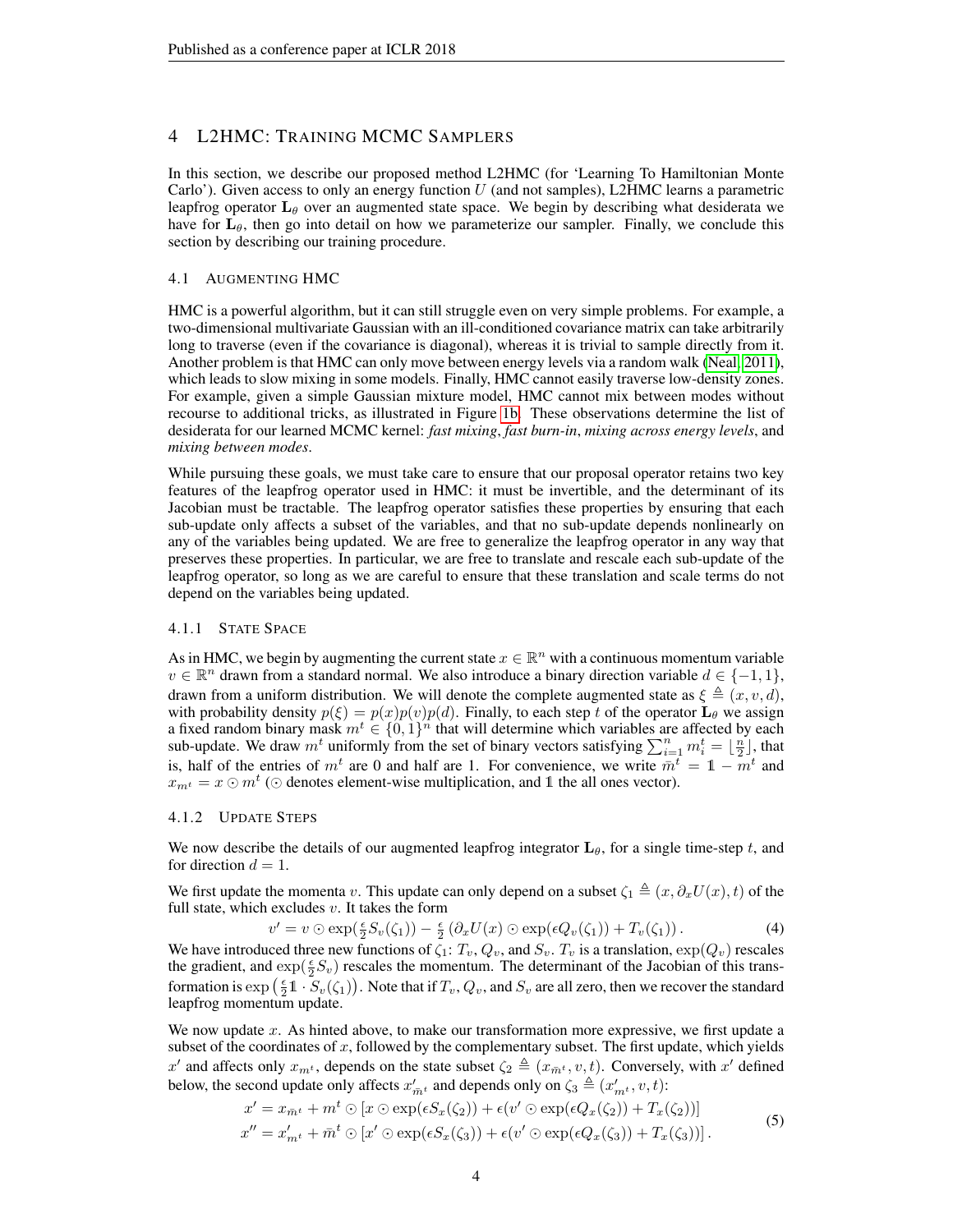Again,  $T_x$  is a translation,  $\exp(Q_x)$  rescales the effect of the momenta,  $\exp(\epsilon S_x)$  rescales the positions x, and we recover the original leapfrog position update if  $T_x = Q_x = S_x = 0$ . The determinant of the Jacobian of the first transformation is  $\exp\left(\epsilon m^t \cdot S_x(\zeta_2)\right)$ , and the determinant of the Jacobian of the second transformation is  $\exp\left(\epsilon \bar{m}^t \cdot S_x(\zeta_3)\right)$ .

Finally, we update v again, based on the subset  $\zeta_4 \triangleq (x'', \partial_x U(x''), t)$ :

<span id="page-4-0"></span>
$$
v'' = v' \odot \exp(\frac{\epsilon}{2}S_v(\zeta_4)) - \frac{\epsilon}{2}(\partial_x U(x'') \odot \exp(\epsilon Q_v(\zeta_4)) + T_v(\zeta_4)).
$$
 (6)

This update has the same form as the momentum update in equation [4.](#page-3-1)

To give intuition into these terms, the scaling applied to the momentum can enable, among other things, acceleration in low-density zones, to facilitate mixing between modes. The scaling term applied to the gradient of the energy may allow better conditioning of the energy landscape (e.g., by learning a diagonal inertia tensor), or partial ignoring of the energy gradient for rapidly oscillating energies.

The corresponding integrator for  $d = -1$  is given in Appendix [A;](#page-12-0) it essentially just inverts the updates in equations [4,](#page-3-1) [5](#page-3-2) and [6.](#page-4-0) For all experiments, the functions  $Q, S, T$  are implemented using multi-layer perceptrons, with shared weights. We encode the current time step in the MLP input.

Our leapfrog operator  $L_\theta$  corresponds to running M steps of this modified leapfrog,  $L_\theta \xi$  =  $\mathbf{L}_{\theta}(x, v, d) = (x^{\prime\prime \times M}, v^{\prime\prime \times M}, d)$ , and our flip operator **F** reverses the direction variable d,  $\mathbf{F}\xi$  =  $(x, v, -d)$ . Written in terms of these modified operators, our proposal and acceptance probability are identical to those for standard HMC. Note, however, that this parameterization enables learning non-volume-preserving transformations, as the determinant of the Jacobian is a function of  $S_x$  and  $S<sub>v</sub>$  that does not necessarily evaluate to 1. This quantity is derived in Appendix [B.](#page-12-1)

## 4.1.3 MCMC TRANSITIONS

For convenience, we denote by  **an operator that re-samples the momentum and direction. I.e.,** given  $\xi = (x, v, d)$ ,  $\mathbf{R}\xi = (x, v', d')$  where  $v' \sim \mathcal{N}(0, I), d' \sim \mathcal{U}(\{-1, 1\})$ . Sampling thus consists of alternating application of the  $FL_{\theta}$  and R, in the following two steps each of which is a Markov transition that satisfies detailed balance with respect to  $p$ :

\n- 1. 
$$
\xi' = \mathbf{FL}_{\theta}\xi
$$
 with probability  $A(\mathbf{FL}_{\theta}\xi|\xi)$  (Equation 3), otherwise  $\xi' = \xi$ .
\n- 2.  $\xi' = \mathbf{R}\xi$
\n

This parameterization is effectively a generalization of standard HMC as it is non-volume preserving, with learnable parameters, and easily reduces to standard HMC for  $Q, S, T = 0$ .

#### <span id="page-4-1"></span>4.2 LOSS AND TRAINING PROCEDURE

We need some criterion to train the parameters  $\theta$  that control the functions  $Q$ , S, and T. We choose a loss designed to reduce mixing time. Specifically, we aim to minimize lag-one autocorrelation. This is equivalent to maximizing expected squared jumped distance [\(Pasarica & Gelman, 2010\)](#page-10-8). For  $\xi, \xi'$  in the extended state space, we define  $\delta(\xi', \xi) = \delta((x', v', d'), (x, v, d)) = ||x - x'||_2^2$ . Expected squared jumped distance is thus  $\mathbb{E}_{\xi \sim p(\xi)} [\delta(\mathbf{F} \mathbf{L}_{\theta} \xi, \xi) \mathbf{A} (\mathbf{F} \mathbf{L}_{\theta} \xi | \xi)]$ . However, this loss need not encourage mixing across the entire state space. Indeed, maximizing this objective can lead to regions of state space where almost no mixing occurs, so long as the average squared distance traversed remains high. To optimize both for typical and worst case behavior, we include a reciprocal term in the loss,

$$
\ell_{\lambda}(\xi,\xi',A(\xi'|\xi)) = \frac{\lambda^2}{\delta(\xi,\xi')A(\xi'|\xi)} - \frac{\delta(\xi,\xi')A(\xi'|\xi)}{\lambda^2},\tag{7}
$$

where  $\lambda$  is a scale parameter, capturing the characteristic length scale of the problem. The second term encourages typical moves to be large, while the first term strongly penalizes the sampler if it is ever in a state where it cannot move effectively  $-\delta(\xi, \xi')$  being small resulting in a large loss value. We train our sampler by minimizing this loss over both the target distribution and initialization distribution. Formally, given an initial distribution  $\pi_0$  over X, we define  $q(\xi) = \pi_0(x) \mathcal{N}(v; 0, I) p(d)$ , and minimize

$$
\mathcal{L}(\theta) \triangleq \mathbb{E}_{p(\xi)} \left[ \ell_{\lambda}(\xi, \mathbf{FL}_{\theta}\xi, A(\mathbf{FL}_{\theta}\xi|\xi)) \right] + \lambda_b \mathbb{E}_{q(\xi)} \left[ \ell_{\lambda}(\xi, \mathbf{FL}_{\theta}\xi, A(\mathbf{FL}_{\theta}\xi|\xi)) \right]. \tag{8}
$$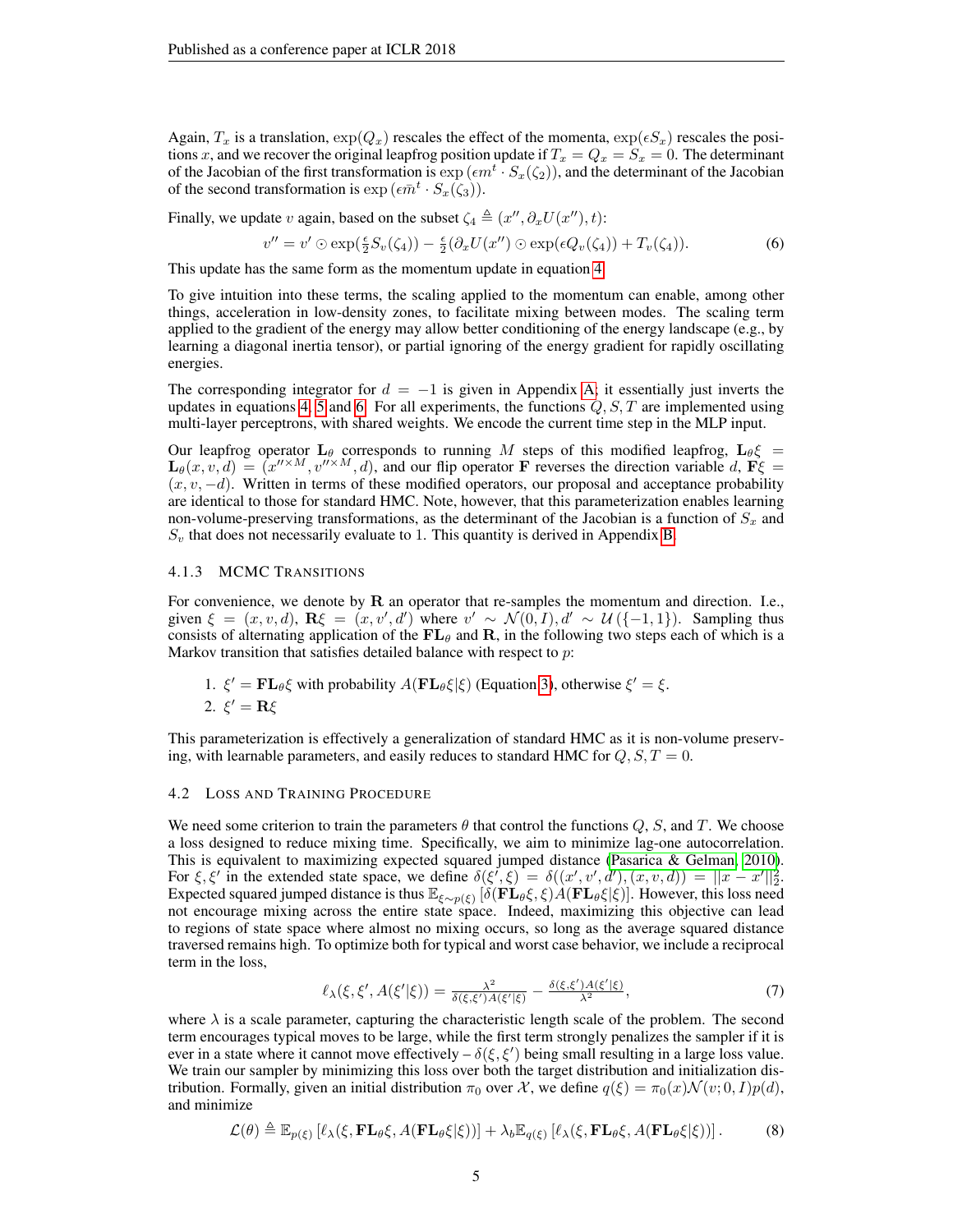The first term of this loss encourages mixing as it considers our operator applied on draws from the distribution; the second term rewards fast burn-in;  $\lambda_b$  controls the strength of the 'burn-in' regularization. Given this loss, we exactly describe our training procedure in Algorithm [1.](#page-5-1) It is important to note that each training iteration can be done with only one pass through the network and can be efficiently batched. We further emphasize that this training procedure can be applied to any learnable operator whose Jacobian's determinant is tractable, making it a general framework for training MCMC proposals.

## <span id="page-5-1"></span>Algorithm 1 Training L2HMC

**Input:** Energy function  $U : \mathcal{X} \to \mathbb{R}$  and its gradient  $\nabla_x U : \mathcal{X} \to \mathcal{X}$ , initial distribution over the augmented state space  $q$ , number of iterations  $n_{\text{iters}}$ , number of leapfrogs  $M$ , learning rate schedule  $(\alpha_t)_{t \le n_{\text{iters}}},$  batch size N, scale parameter  $\lambda$  and regularization strength  $\lambda_b$ . Initialize the parameters of the sampler  $\theta$ . Initialize  $\{\xi_p^{(i)}\}_{i\leq N}$  from  $q(\xi)$ . for  $t = 0$  to  $n_{\text{iters}} - 1$  do Sample a minibatch  $\{\xi_q^{(i)}\}_{i\leq N}$  from  $q(\xi)$ .  $\mathcal{L} \leftarrow 0$ for  $i = 1$  to  $N$  do  $\xi_p^{(i)} \leftarrow \mathbf{R} \xi_p^{(i)}$  $\mathcal{L} \leftarrow \mathcal{L} + \ell_\lambda\left(\xi_p^{(i)}, \mathbf{FL}_\theta \xi_p^{(i)}, A(\mathbf{FL}_\theta \xi_p^{(i)} | \xi_p^{(i)})\right) + \lambda_b \ell_\lambda\left(\xi_q^{(i)}, \mathbf{FL}_\theta \xi_q^{(i)}, A(\mathbf{FL}_\theta \xi_q^{(i)} | \xi_q^{(i)})\right)$  $\xi_p^{(i)} \leftarrow \mathbf{FL}_{\theta} \xi_p^{(i)}$  with probability  $A(\mathbf{FL}_{\theta} \xi_p^{(i)} | \xi_p^{(i)})$ . end for  $\theta \leftarrow \theta - \alpha_t \nabla_{\theta} \mathcal{L}$ end for

## <span id="page-5-0"></span>5 EXPERIMENTS

We present an empirical evaluation of our trained sampler on a diverse set of energy functions. We first present results on a collection of toy distributions capturing common pathologies of energy landscapes, followed by results on a task from machine learning: maximum-likelihood training of deep generative models. For each, we compare against HMC with well-tuned step length and show significant gains in mixing time. Code implementing our algorithm is available online<sup>[1](#page-5-2)</sup>.

## <span id="page-5-3"></span>5.1 VARIED COLLECTION OF ENERGY FUNCTIONS

We evaluate our L2HMC sampler on a diverse collection of energy functions, each posing different challenges for standard HMC.

Ill-Conditioned Gaussian (ICG): Gaussian distribution with diagonal covariance spaced loglinearly between 10<sup>-2</sup> and 10<sup>2</sup>. This demonstrates that L2HMC can learn a diagonal inertia tensor.

**Strongly correlated Gaussian** (SCG): We rotate a diagonal Gaussian with variances  $[10^2, 10^{-2}]$  by  $\frac{\pi}{4}$ . This is an extreme version of an example from [Neal](#page-10-5) [\(2011\)](#page-10-5). This problem shows that, although our parametric sampler only applies element-wise transformations, it can adapt to structure which is not axis-aligned.

**Mixture of Gaussians** (MoG): Mixture of two isotropic Gaussians with  $\sigma^2 = 0.1$ , and centroids separated by distance 4. The means are thus about 12 standard deviations apart, making it almost impossible for HMC to mix between modes.

**Rough Well:** Similar to an example from [Sohl-Dickstein et al.](#page-11-0) [\(2014\)](#page-11-0), for a given  $\eta > 0$ ,  $U(x) =$  $\frac{1}{2}x^T\overline{x}+\eta\sum_i\cos(\frac{x_i}{\eta})$ . For small  $\overline{\eta}$  the energy itself is altered negligibly, but its gradient is perturbed by a high frequency noise oscillating between  $-1$  and 1. In our experiments, we choose  $\eta = 10^{-2}$ .

For each of these distributions, we compare against HMC with the same number of leapfrog steps and a well-tuned step-size. To compare mixing time, we plot auto-correlation for each method and

<span id="page-5-2"></span><sup>1</sup><https://github.com/brain-research/l2hmc>.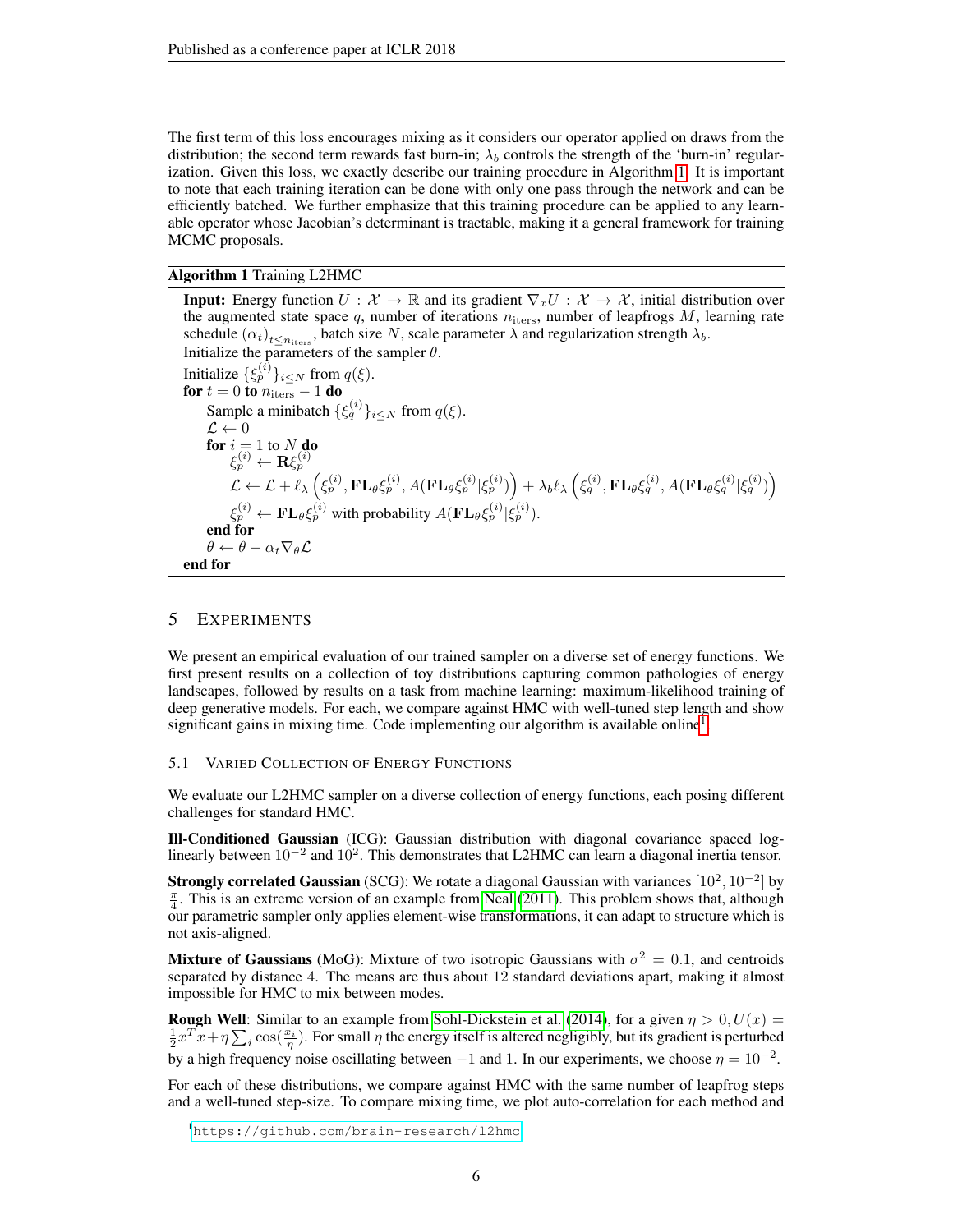<span id="page-6-0"></span>

(d) L2HMC can mix between modes for a MoG with different variances, contrary to A-NICE-MC.

Figure 1: L2HMC mixes faster than well-tuned HMC, and than A-NICE-MC, on a collection of toy distributions.

report effective sample size (ESS). We compute those quantities in the same way as [Sohl-Dickstein](#page-11-0) [et al.](#page-11-0) [\(2014\)](#page-11-0). We observe that samplers trained with L2HMC show greatly improved autocorrelation and ESS on the presented tasks, providing more than  $106\times$  improved ESS on the SCG task. In addition, for the MoG, we show that L2HMC can easily mix between modes while standard HMC gets stuck in a mode, unable to traverse the low density zone. Experimental details, as well as a comparison with LAHMC [\(Sohl-Dickstein et al., 2014\)](#page-11-0), are shown in Appendix [C.](#page-12-2)

Comparison to A-NICE-MC [\(Song et al., 2017\)](#page-11-5) In addition to the well known challenges associated with adversarial training [\(Arjovsky et al., 2017\)](#page-9-7), we note that parameterization using a volume-preserving operator can dramatically fail on simple energy landscapes. We build off of the *mog2* experiment presented in [\(Song et al., 2017\)](#page-11-5), which is a 2-d mixture of isotropic Gaussians separated by a distance of 10 with variances 0.5. We consider that setup but increase the ratio of variances:  $\sigma_1^2 = 3, \sigma_2^2 = 0.05$ . We show in Figure [1d](#page-6-0) sample chains trained with L2HMC and A-NICE-MC; A-NICE-MC cannot effectively mix between the two modes as only a fraction of the volume of the large mode can be mapped to the small one, making it highly improbable to traverse. This is also an issue for HMC. On the other hand, L2HMC can both traverse the low-density region between modes, and map a larger volume in the left mode to a smaller volume in the right mode. It is important to note that the distance between both clusters is less than in the *mog2* case, and it is thus a good diagnostic of the shortcomings of volume-preserving transformations.

## 5.2 LATENT-VARIABLE GENERATIVE MODEL

We apply our learned sampler to the task of training, and sampling from the posterior of, a latentvariable generative model. The model consists of a latent variable  $z \sim p(z)$ , where we choose  $p(z) = \mathcal{N}(z; 0, I)$ , and a conditional distribution  $p(x|z)$  which generates the image x. Given a family of parametric 'decoders'  $\{z \mapsto p(x|z; \phi), \phi \in \Phi\}$ , and a set of samples  $\mathcal{D} = \{x^{(i)}\}_{i \leq N}$ ,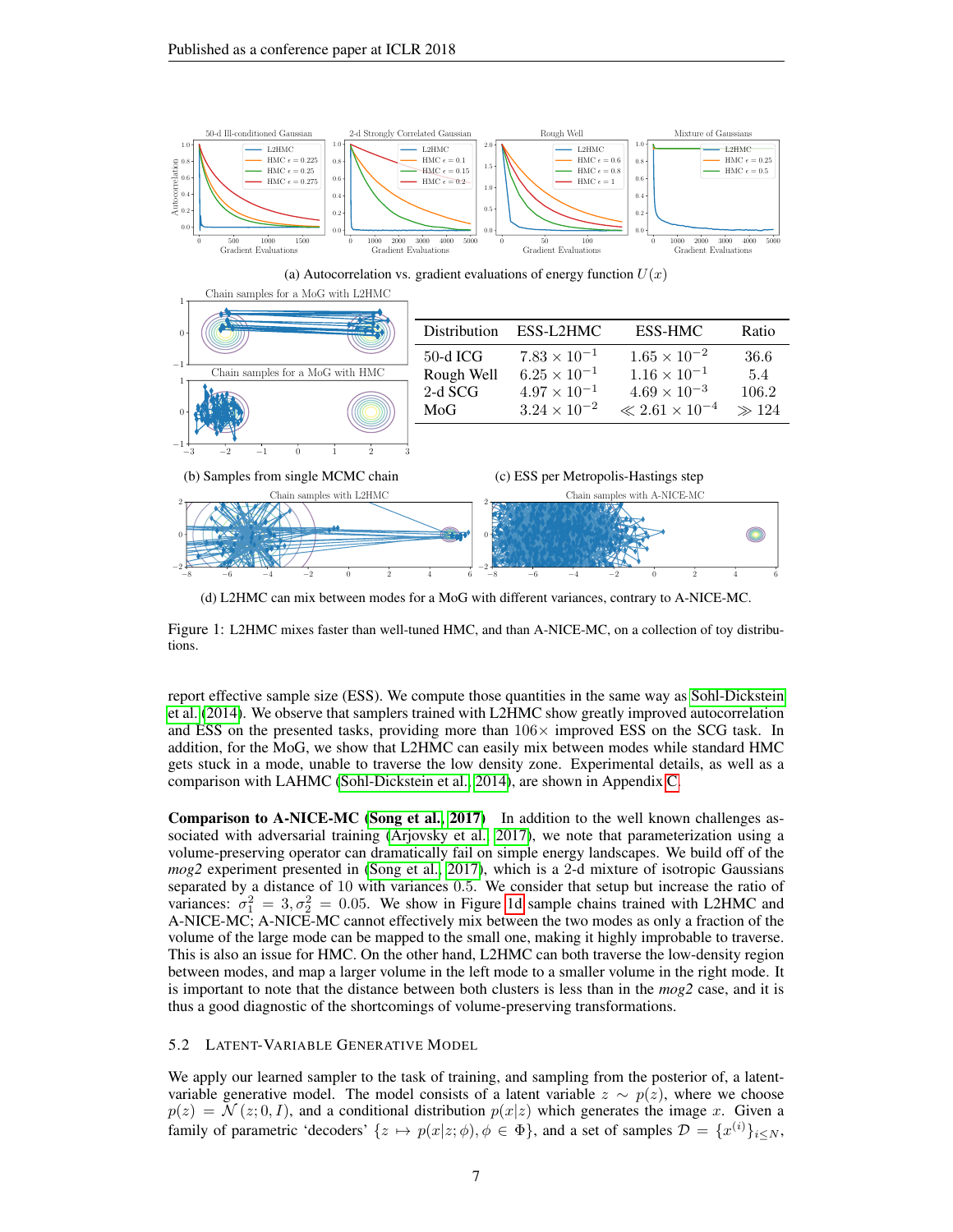<span id="page-7-0"></span>

Figure 2: Training and held-out log-likelihood for models trained with L2HMC, HMC, and the ELBO (VAE).

training involves finding  $\phi^* = \arg \max_{\phi \in \Phi} p(\mathcal{D}; \phi)$ . However, the log-likelihood is intractable as  $p(x; \phi) = \int p(x|z; \phi)p(z)dz$ . To remedy that problem, [Kingma & Welling](#page-10-6) [\(2013\)](#page-10-6) proposed jointly training an approximate posterior  $q_{\psi}$  that maximizes a tractable lower-bound on the log-likelihood:

$$
\mathcal{L}_{\text{ELBO}}(x,\phi,\psi) = \mathbb{E}_{q_{\psi}(z|x)} \left[ p(x|z;\phi) \right] - \text{KL}(q_{\psi}(z|x)||p(z)) \le p(x),\tag{9}
$$

where  $q_{\psi}(z|x)$  is a tractable conditional distribution with parameters  $\psi$ , typically parameterized by a neural network. Recently, to improve upon well-known pitfalls like over-pruning [\(Burda et al.,](#page-9-9) [2015\)](#page-9-9) of the VAE, [Hoffman](#page-10-18) [\(2017\)](#page-10-18) proposed HMC-DLGM. For a data sample  $x^{(i)}$ , after obtaining a sample from the approximate posterior  $q_{\psi}(\cdot|x^{(i)})$ , [Hoffman](#page-10-18) [\(2017\)](#page-10-18) runs a MCMC algorithm with energy function  $U(z, x^{(i)}) = -\log p(z) - \log p(x^{(i)}|z; \phi)$  to obtain a more exact posterior sample from  $p(z|x^{(i)}; \phi)$ . Given that better posterior sample  $z'$ , the algorithm maximizes  $\log p(x^{(i)}|z'; \phi)$ .

To show the benefits of L2HMC, we borrow the method from [Hoffman](#page-10-18) [\(2017\)](#page-10-18), but replace HMC by jointly training an L2HMC sampler to improve the efficiency of the posterior sampling. We call this model L2HMC-DLGM. A diagram of our model and a formal description of our training procedure are presented in Appendix [D.](#page-13-0) We define, for  $\xi = \{z, v, d\}$ ,  $r(\xi|x; \psi) \triangleq$  $q_{\psi}(z|x) \mathcal{N}(v; 0, I) \mathcal{U}(d; \{-1, 1\}).$ 

In the subsequent sections, we compare our method to the standard VAE model from Kingma  $\&$ [Welling](#page-10-6) [\(2013\)](#page-10-6) and HMC-DGLM from [Hoffman](#page-10-18) [\(2017\)](#page-10-18). It is important to note that, since our sampler is trained jointly with  $p_{\phi}$  and  $q_{\psi}$ , *it performs exactly the same number of gradient computations of the energy function as HMC*. We first show that training a latent variable generative model with L2HMC results in better generative models both qualitatively and quantitatively. We then show that our improved sampler enables a more expressive, non-Gaussian, posterior.

**Implementation details:** Our decoder  $(p_{\phi})$  is a neural network with 2 fully connected layers, with 1024 units each and softplus non-linearities, and outputs Bernoulli activation probabilities for each pixel. The encoder  $(q_{\psi})$  has the same architecture, returning mean and variance for the approximate posterior. Our model was trained for 300 epochs with Adam [\(Kingma & Ba, 2014\)](#page-10-19) and a learning rate  $\alpha = 10^{-3}$ . All experiments were done on the dynamically binarized MNIST dataset [\(LeCun\)](#page-10-20).

## 5.2.1 SAMPLE QUALITY AND DATA LIKELIHOOD

We first present samples from decoders trained with L2HMC, HMC and the ELBO (i.e. vanilla VAE). Although higher log likelihood does not necessarily correspond to better samples [\(Theis](#page-11-6) [et al., 2015\)](#page-11-6), we can see in Figure [5,](#page-14-0) shown in the Appendix, that the decoder trained with L2HMC generates sharper samples than the compared methods.

We now compare our method to HMC in terms of log-likelihood of the data. As we previously stated, the marginal likelihood of a data point  $x \in \mathcal{X}$  is not tractable as it requires integrating  $p(x, z)$ over a high-dimensional space. However, we can estimate it using annealed importance sampling (AIS; [Neal](#page-10-21) [\(2001\)](#page-10-21)). Following [Wu et al.](#page-11-7) [\(2016\)](#page-11-7), we evaluate our generative models on both training and held-out data. In Figure [2,](#page-7-0) we plot the data's log-likelihood against the number of gradient computation steps for both HMC-DGLM and L2HMC-DGLM. We can see that for a similar number of gradient computations, L2HMC-DGLM achieves higher likelihood for both training and held-out data. This is a strong indication that L2HMC provides *significantly better posterior samples*.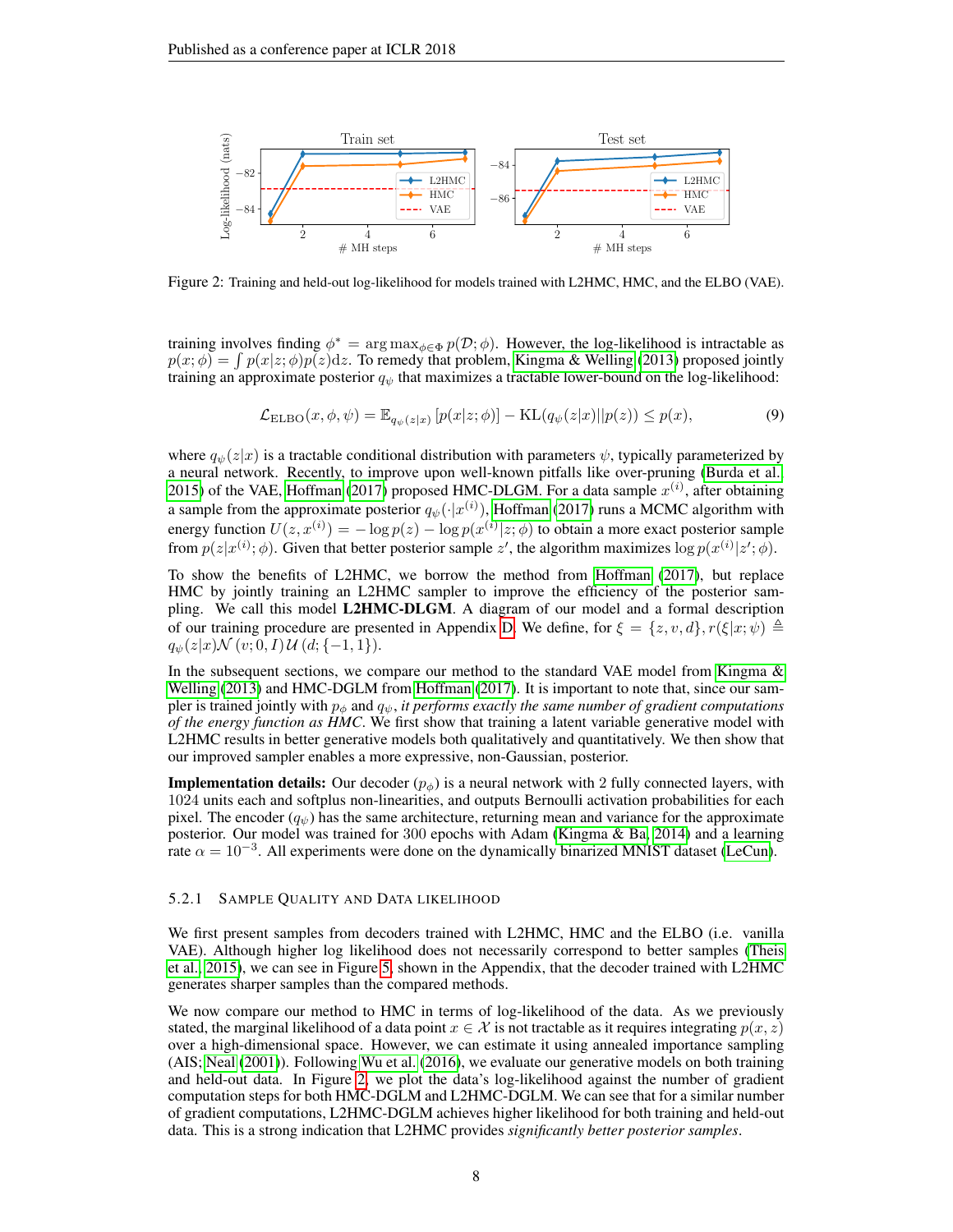<span id="page-8-0"></span>

L2HMC as a posterior sampler, and *(bottom)*  $q_{\psi}$  as a posterior sampler. (b) Non-Gaussian posterior

Figure 3: Demonstrations of the value of a more expressive posterior approximation.

## 5.2.2 INCREASED EXPRESSIVITY OF THE POSTERIOR

In the standard VAE framework, approximate posteriors are often parametrized by a Gaussian, thus making a strong assumption of uni-modality. In this section, we show that using L2HMC to sample from the posterior enables learning of a richer posterior landscape.

Block Gibbs Sampling To highlight our ability to capture more expressive posteriors, we in-paint the top of an image using Block Gibbs Sampling using the approximate posterior or L2HMC. Formally, let  $x_0$  be the starting image. We denote top or bottom-half pixels as  $x_0^{\text{top}}$  and  $x_0^{\text{bottom}}$ . At each step t, we sample  $z^{(t)} \sim p(z|x_t; \theta)$ , sample  $\tilde{x} \sim p(x|z_t; \theta)$ . We then set  $x_{t+1}^{\text{top}} = \tilde{x}^{\text{top}}$  and  $x_{t+1}^{\text{bottom}} = x_0^{\text{bottom}}$ . We compare the results obtained by sampling from  $p(z|x;\theta)$  using  $q_{\psi}$  (i.e. the approximate posterior) vs. our trained sampler. The results are reported in Figure [3a.](#page-8-0) We can see that L2HMC easily mixes between modes  $(3, 5, 8,$  and plausibly 9 in the figure) while the approximate posterior gets stuck on the same reconstructed digit (3 in the figure).

Visualization of the posterior After training a decoder with L2HMC, we randomly choose an element  $x_0 \in \mathcal{D}$  and run 512 parallel L2HMC chains for 20,000 Metropolis-Hastings steps. We then find the direction of highest variance, project the samples along that direction and show a histogram in Figure [3b.](#page-8-0) This plot shows non-Gaussianity in the latent space for the posterior. Using our improved sampler enables the decoder to make use of a more expressive posterior, and enables the encoder to sample from this non-Gaussian posterior.

## 6 FUTURE WORK

The loss in Section [4.2](#page-4-1) targets lag-one autocorrelation. It should be possible to extend this to also target lag-two and higher autocorrelations. It should also be possible to extend this loss to reward fast decay in the autocorrelation of other statistics of the samples, for instance the sample energy as well as the sample position. These additional statistics could also include learned statistics of the samples, combining benefits of the adversarial approach of [\(Song et al., 2017\)](#page-11-5) with the current work.

Our learned generalization of HMC should prove complementary to several other research directions related to HMC. It would be interesting to explore combining our work with the use of HMC in a minibatch setting [\(Chen et al., 2014\)](#page-9-10); with shadow Hamiltonians [\(Izaguirre & Hampton, 2004\)](#page-10-22); with gradient pre-conditioning approaches similar to those used in Riemannian HMC [\(Girolami et al.,](#page-9-11) [2009;](#page-9-11) [Betancourt, 2013\)](#page-9-12); with the use of alternative HMC accept-reject rules [\(Sohl-Dickstein et al.,](#page-11-0) [2014;](#page-11-0) [Berger et al., 2015\)](#page-9-13); with the use of non-canonical Hamiltonian dynamics [\(Tripuraneni et al.,](#page-11-8) [2016\)](#page-11-8); with variants of AIS adapted to HMC proposals [\(Sohl-Dickstein & Culpepper, 2012\)](#page-11-9); with the extension of HMC to discrete state spaces [\(Zhang et al., 2012\)](#page-11-10); and with the use of alternative Hamiltonian integrators [\(Creutz & Gocksch, 1989;](#page-9-14) [Chao et al., 2015\)](#page-9-15).

Finally, our work is also complementary to other methods not utilizing gradient information. For example, we could incorporate the intuition behind Multiple Try Metropolis schemes (Martino  $\&$ [Read, 2013\)](#page-10-23) by having several parametric operators and training each one when used. In addition, one could draw inspiration from the adaptive literature [\(Haario et al., 2001;](#page-10-24) [Andrieu & Thoms, 2008\)](#page-9-6) or component-wise strategies [\(Gilks & Wild, 1992\)](#page-9-16).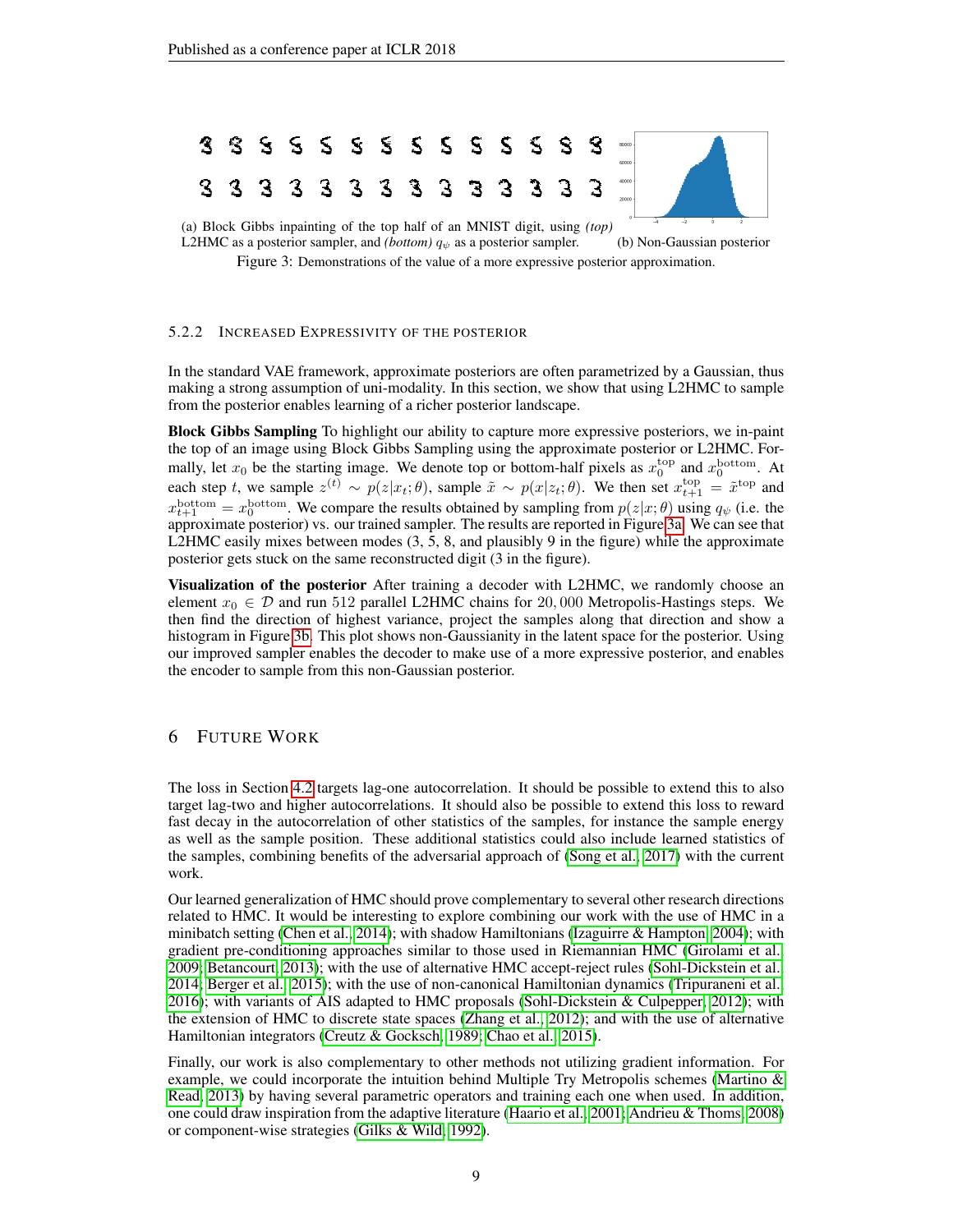## 7 CONCLUSION

In this work, we presented a general method to train expressive MCMC kernels parameterized with deep neural networks. Given a target distribution p, analytically known up to a constant, our method provides a fast-mixing sampler, able to efficiently explore the state space. Our hope is that our method can be utilized in a "black-box" manner, in domains where sampling constitutes a huge bottleneck such as protein foldings (Schütte et al., 1999) or physics simulations [\(Olsson, 1995\)](#page-10-1).

#### ACKNOWLEDGMENTS

We would like to thank Ben Poole, Aditya Grover, David Belanger, and Colin Raffel for insightful comments on the draft, Mohammad Norouzi for support and encouragement launching the project, and Jiaming Song for discussions and help running A-NICE-MC.

## **REFERENCES**

- <span id="page-9-6"></span>Christophe Andrieu and Johannes Thoms. A tutorial on adaptive MCMC. *Statistics and computing*, 18(4): 343–373, 2008.
- <span id="page-9-0"></span>Christophe Andrieu, Nando De Freitas, Arnaud Doucet, and Michael I Jordan. An introduction to MCMC for machine learning. *Machine learning*, 50(1-2):5–43, 2003.
- <span id="page-9-7"></span>Martin Arjovsky, Soumith Chintala, and Léon Bottou. Wasserstein GAN. *arXiv preprint arXiv:1701.07875*, 2017.
- <span id="page-9-4"></span>Yoshua Bengio, Eric Laufer, Guillaume Alain, and Jason Yosinski. Deep generative stochastic networks trainable by backprop. In *International Conference on Machine Learning*, pp. 226–234, 2014.
- <span id="page-9-5"></span>Charles H Bennett. Mass tensor molecular dynamics. *Journal of Computational Physics*, 19(3):267–279, 1975.
- <span id="page-9-13"></span>Andrew B Berger, Mayur Mudigonda, Michael R DeWeese, and Jascha Sohl-Dickstein. A Markov jump process for more efficient Hamiltonian Monte Carlo. *arXiv preprint arXiv:1509.03808*, 2015.
- <span id="page-9-12"></span>Michael Betancourt. A general metric for Riemannian manifold Hamiltonian Monte Carlo. In *Geometric science of information*, pp. 327–334. Springer, 2013.
- <span id="page-9-9"></span>Yuri Burda, Roger Grosse, and Ruslan Salakhutdinov. Importance weighted autoencoders. *arXiv preprint arXiv:1509.00519*, 2015.
- <span id="page-9-15"></span>Wei-Lun Chao, Justin Solomon, Dominik Michels, and Fei Sha. Exponential integration for Hamiltonian Monte Carlo. In *Proceedings of the 32nd International Conference on Machine Learning (ICML-15)*, pp. 1142–1151, 2015.
- <span id="page-9-10"></span>Tianqi Chen, Emily Fox, and Carlos Guestrin. Stochastic gradient Hamiltonian Monte Carlo. In *International Conference on Machine Learning*, pp. 1683–1691, 2014.
- <span id="page-9-14"></span>Michael Creutz and Andreas Gocksch. Higher-order hybrid Monte Carlo algorithms. *Physical Review Letters*, 63(1):9, 1989.
- <span id="page-9-8"></span>Laurent Dinh, Jascha Sohl-Dickstein, and Samy Bengio. Density estimation using real NVP. *arXiv preprint arXiv:1605.08803*, 2016.
- <span id="page-9-1"></span>Simon Duane, Anthony D Kennedy, Brian J Pendleton, and Duncan Roweth. Hybrid Monte Carlo. *Physics letters B*, 195(2):216–222, 1987.
- <span id="page-9-16"></span>Walter R Gilks and Pascal Wild. Adaptive rejection sampling for gibbs sampling. *Applied Statistics*, pp. 337–348, 1992.
- <span id="page-9-2"></span>Mark Girolami and Ben Calderhead. Riemann manifold Langevin and Hamiltonian Monte Carlo methods. *Journal of the Royal Statistical Society: Series B (Statistical Methodology)*, 73(2):123–214, 2011.
- <span id="page-9-11"></span>Mark Girolami, Ben Calderhead, and Siu A Chin. Riemannian manifold Hamiltonian Monte Carlo. *arXiv preprint arXiv:0907.1100*, 2009.
- <span id="page-9-3"></span>Ian Goodfellow, Jean Pouget-Abadie, Mehdi Mirza, Bing Xu, David Warde-Farley, Sherjil Ozair, Aaron Courville, and Yoshua Bengio. Generative adversarial nets. In *Advances in neural information processing systems*, pp. 2672–2680, 2014.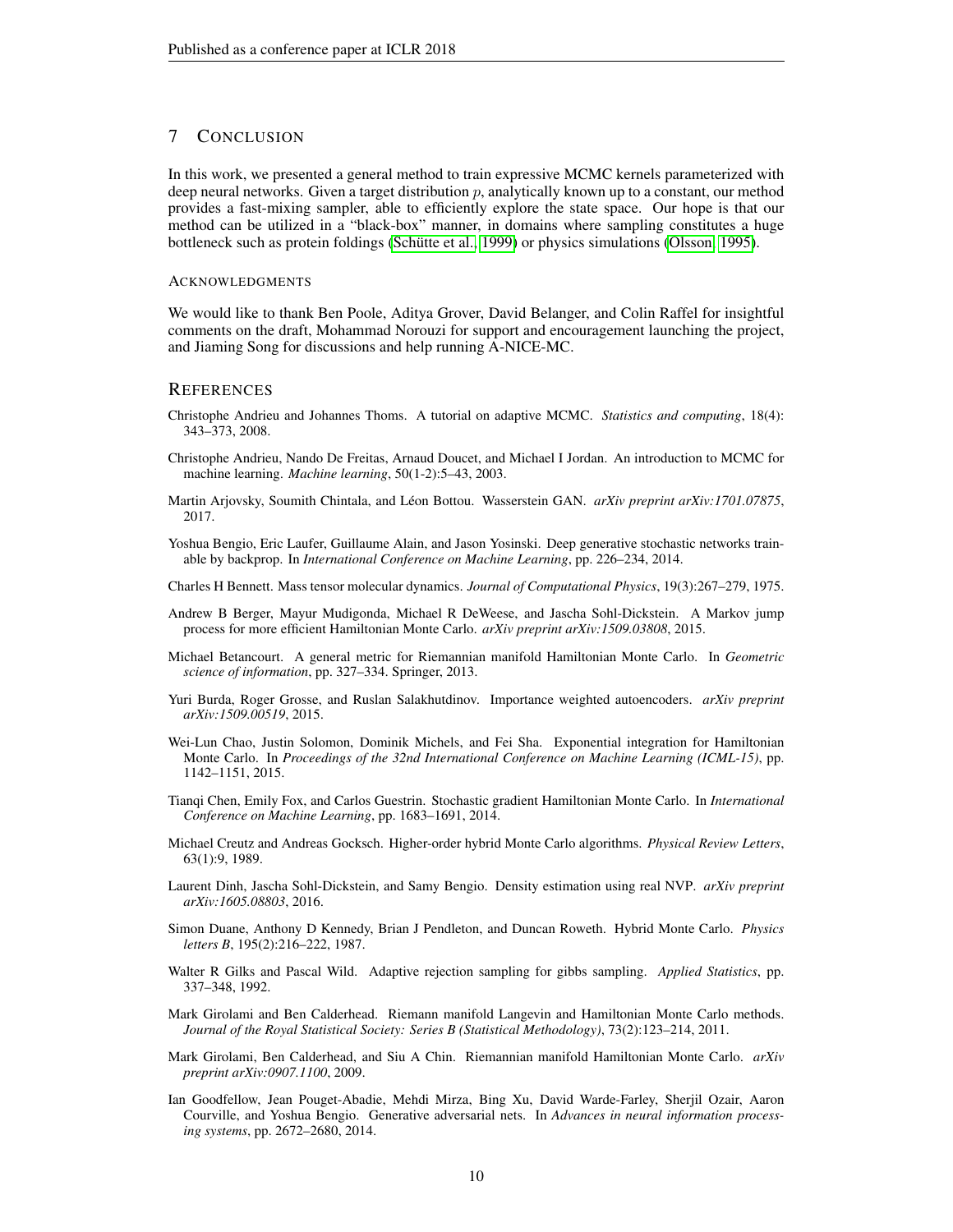- <span id="page-10-17"></span>Peter J Green. Reversible jump markov chain monte carlo computation and bayesian model determination. *Biometrika*, 82(4):711–732, 1995.
- <span id="page-10-24"></span>Heikki Haario, Eero Saksman, Johanna Tamminen, et al. An adaptive metropolis algorithm. *Bernoulli*, 7(2): 223–242, 2001.
- <span id="page-10-15"></span>Ernst Hairer, Christian Lubich, and Gerhard Wanner. Geometric numerical integration illustrated by the Störmer–Verlet method. Acta numerica, 12:399–450, 2003.
- <span id="page-10-3"></span>W Keith Hastings. Monte Carlo sampling methods using Markov chains and their applications. *Biometrika*, 57 (1):97–109, 1970.
- <span id="page-10-18"></span>Matthew D Hoffman. Learning deep latent Gaussian models with Markov chain Monte Carlo. In *International Conference on Machine Learning*, pp. 1510–1519, 2017.
- <span id="page-10-10"></span>Matthew D Hoffman and Andrew Gelman. The no-U-turn sampler: adaptively setting path lengths in Hamiltonian Monte Carlo. *Journal of Machine Learning Research*, 15(1):1593–1623, 2014.
- <span id="page-10-13"></span>Li Huang and Lei Wang. Accelerated monte carlo simulations with restricted boltzmann machines. *Physical Review B*, 95(3):035105, 2017.
- <span id="page-10-4"></span>Akihisa Ichiki and Masayuki Ohzeki. Violation of detailed balance accelerates relaxation. *Physical Review E*, 88(2):020101, 2013.
- <span id="page-10-22"></span>Jesús A Izaguirre and Scott S Hampton. Shadow hybrid Monte Carlo: an efficient propagator in phase space of macromolecules. *Journal of Computational Physics*, 200(2):581–604, 2004.
- <span id="page-10-19"></span>Diederik Kingma and Jimmy Ba. Adam: A method for stochastic optimization. *arXiv preprint arXiv:1412.6980*, 2014.
- <span id="page-10-6"></span>Diederik P Kingma and Max Welling. Auto-encoding variational Bayes. *arXiv preprint arXiv:1312.6114*, 2013.
- <span id="page-10-20"></span>Yann LeCun. The MNIST database of handwritten digits. *http://yann. lecun. com/exdb/mnist/*.
- <span id="page-10-16"></span>Benedict Leimkuhler and Sebastian Reich. *Simulating Hamiltonian dynamics*, volume 14. Cambridge University Press, 2004.
- <span id="page-10-12"></span>Junwei Liu, Yang Qi, Zi Yang Meng, and Liang Fu. Self-learning monte carlo method. *Physical Review B*, 95 (4):041101, 2017.
- <span id="page-10-2"></span>David JC MacKay. *Information theory, inference and learning algorithms*. Cambridge university press, 2003.
- <span id="page-10-23"></span>Luca Martino and Jesse Read. On the flexibility of the design of multiple try metropolis schemes. *Computational Statistics*, 28(6):2797–2823, 2013.
- <span id="page-10-14"></span>Radford M Neal. Probabilistic inference using Markov chain Monte Carlo methods. 1993.
- <span id="page-10-9"></span>Radford M Neal. Sampling from multimodal distributions using tempered transitions. *Statistics and computing*, 6(4):353–366, 1996.
- <span id="page-10-21"></span>Radford M Neal. Annealed importance sampling. *Statistics and computing*, 11(2):125–139, 2001.
- <span id="page-10-5"></span>Radford M Neal. MCMC using Hamiltonian dynamics. *Handbook of Markov Chain Monte Carlo*, 2(11), 2011.
- <span id="page-10-1"></span>Peter Olsson. Two phase transitions in the fully frustrated XY model. *Physical review letters*, 75(14):2758, 1995.
- <span id="page-10-8"></span>Cristian Pasarica and Andrew Gelman. Adaptively scaling the Metropolis algorithm using expected squared jumped distance. *Statistica Sinica*, pp. 343–364, 2010.
- <span id="page-10-7"></span>Danilo Jimenez Rezende, Shakir Mohamed, and Daan Wierstra. Stochastic backpropagation and approximate inference in deep generative models. In *ICML*, 2014.
- <span id="page-10-11"></span>Tim Salimans, Diederik Kingma, and Max Welling. Markov chain Monte Carlo and variational inference: Bridging the gap. In *Proceedings of the 32nd International Conference on Machine Learning (ICML-15)*, pp. 1218–1226, 2015.
- <span id="page-10-0"></span>Ch Schutte, Alexander Fischer, Wilhelm Huisinga, and Peter Deuflhard. A direct approach to conformational ¨ dynamics based on hybrid Monte Carlo. *Journal of Computational Physics*, 151(1):146–168, 1999.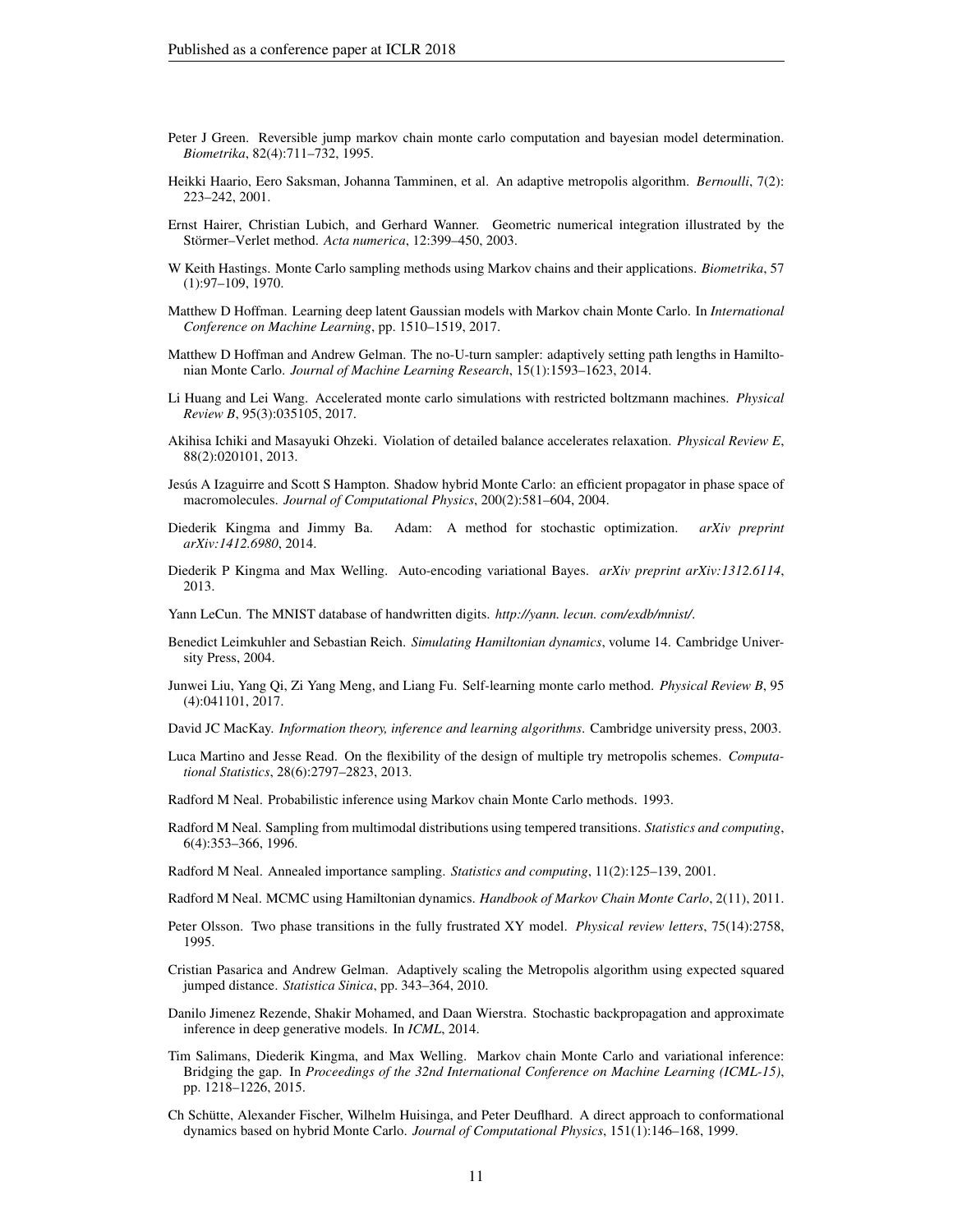- <span id="page-11-2"></span>Dino Sejdinovic, Heiko Strathmann, Maria Lomeli Garcia, Christophe Andrieu, and Arthur Gretton. Kernel adaptive metropolis-hastings. In *International Conference on Machine Learning*, pp. 1665–1673, 2014.
- <span id="page-11-9"></span>Jascha Sohl-Dickstein and Benjamin J Culpepper. Hamiltonian annealed importance sampling for partition function estimation. *arXiv preprint arXiv:1205.1925*, 2012.
- <span id="page-11-0"></span>Jascha Sohl-Dickstein, Mayur Mudigonda, and Michael R DeWeese. Hamiltonian Monte Carlo without detailed balance. pp. 719–726, 2014.
- <span id="page-11-1"></span>Jascha Sohl-Dickstein, Eric A Weiss, Niru Maheswaranathan, and Surya Ganguli. Deep unsupervised learning using nonequilibrium thermodynamics. *arXiv preprint arXiv:1503.03585*, 2015.
- <span id="page-11-5"></span>Jiaming Song, Shengjia Zhao, and Stefano Ermon. A-nice-mc: Adversarial training for mcmc. In *Advances in Neural Information Processing Systems*, pp. 5146–5156, 2017.
- <span id="page-11-3"></span>Heiko Strathmann, Dino Sejdinovic, Samuel Livingstone, Zoltan Szabo, and Arthur Gretton. Gradient-free hamiltonian monte carlo with efficient kernel exponential families. In *Advances in Neural Information Processing Systems*, pp. 955–963, 2015.
- <span id="page-11-6"></span>Lucas Theis, Aäron van den Oord, and Matthias Bethge. A note on the evaluation of generative models. *arXiv preprint arXiv:1511.01844*, 2015.
- <span id="page-11-8"></span>Nilesh Tripuraneni, Mark Rowland, Zoubin Ghahramani, and Richard Turner. Magnetic Hamiltonian Monte Carlo. *arXiv preprint arXiv:1607.02738*, 2016.

<span id="page-11-4"></span>Lei Wang. Can boltzmann machines discover cluster updates? *arXiv preprint arXiv:1702.08586*, 2017.

- <span id="page-11-7"></span>Yuhuai Wu, Yuri Burda, Ruslan Salakhutdinov, and Roger Grosse. On the quantitative analysis of decoderbased generative models. *arXiv preprint arXiv:1611.04273*, 2016.
- <span id="page-11-10"></span>Yichuan Zhang, Zoubin Ghahramani, Amos J Storkey, and Charles A Sutton. Continuous relaxations for discrete hamiltonian monte carlo. In *Advances in Neural Information Processing Systems*, pp. 3194–3202, 2012.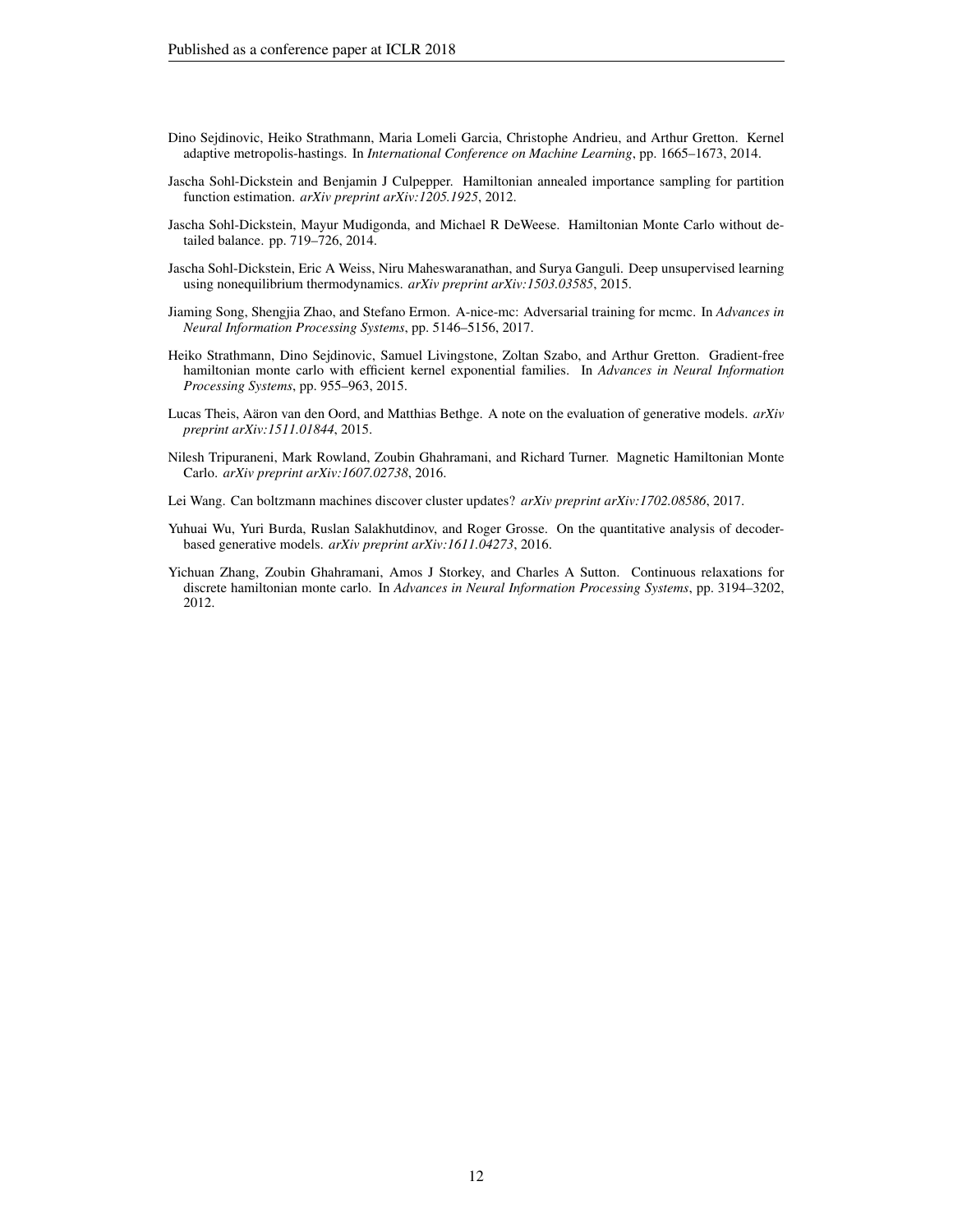# Appendix

## <span id="page-12-0"></span>A REVERSE LEAPFROG OPERATOR

Let  $\xi = \{x, v, d\}$  in the extended state space with  $d = -1$ . Here, we describe the leapfrog updates for a single time step  $t$ , this consists of inverting the equations presented in the corresponding section. Let  $\zeta_1 = \{x, v, t\}$ , we have:

$$
v' = \left[ v + \frac{\epsilon}{2} \left( \partial_x U(x) \odot \exp(\epsilon Q_v(\zeta_1)) + T_v(\zeta_1) \right) \right] \odot \exp(-S_v(\zeta_1)). \tag{10}
$$

With the notation from Section [4,](#page-3-0) let  $\zeta_2 \triangleq \{x_{m^t}, v, t\}$ 

$$
x' = x_{m^t} + \bar{m}^t \odot [(x - \epsilon(\exp(\epsilon Q_x(\zeta_2)) \odot v' + T_x(\zeta_2))] \odot \exp(-\epsilon S_v(\zeta_2)). \tag{11}
$$

Let us denote  $\zeta_3 \triangleq \{x'_{\bar{m}^t}, v, t\}$ :

$$
x'' = x_{\overline{m}^t} + m^t \odot \left[ (x' - \epsilon(\exp(\epsilon Q_x(\zeta_3)) \odot v' + T_x(\zeta_3)) \right] \odot \exp(-\epsilon S_v(\zeta_3)). \tag{12}
$$

Finally, the last update, with  $\zeta_4 \triangleq \{x'', \partial_x U(x''), t\}$ :

$$
v' = \left[ v + \frac{\epsilon}{2} \left( \partial_x U(x'') \odot \exp(\epsilon Q_v(\zeta_4)) + T_v(\zeta_4) \right) \right] \odot \exp(-S_v(\zeta_4)). \tag{13}
$$

It is important to note that to invert  $\mathbf{L}_{\theta}$ , these steps should be ran for t from M to 1.

## <span id="page-12-1"></span>B DETERMINANT OF THE JACOBIAN

Given the derivations (and notations) from Section [4,](#page-3-0) for the forward operator  $L_{\theta}$ , we can immediately compute the Jacobian:

$$
\log \left| \frac{\partial [\mathbf{FL}_{\theta} \xi]}{\partial \xi^{T}} \right| = d \sum_{t \leq M} \left[ \frac{\epsilon}{2} \mathbf{1} \cdot S_{v}(\zeta_{1}^{t}) + \epsilon m^{t} \cdot S_{x}(\zeta_{2}^{t}) + \epsilon \bar{m}^{t} \cdot S_{x}(\zeta_{3}^{t}) + \frac{\epsilon}{2} \mathbf{1} \cdot S_{v}(\zeta_{4}^{t}) \right]. \tag{14}
$$

Where  $\zeta_i^t$  denotes the intermediary variable  $\zeta_i$  at time step t and d is the direction of  $\xi$  i.e.  $\xi$  =  ${x, v, d}.$ 

## <span id="page-12-2"></span>C EXPERIMENTAL DETAILS OF SECTION [5](#page-5-0)

## C.1 IMPLEMENTATION DETAILS

First of all, we keep separate parameters for the network responsible for updating  $v$  and those updating x. The architectures are the same. Let us take the example of  $Q_v, S_v, T_v$ . The time step t is given as input to the MLP, encoded as  $\tau(t) = (\cos(\frac{2\pi t}{M}), \sin(\frac{2\pi t}{M}))$ .  $\sigma(\cdot)$  denotes the ReLU non-linearity.

For  $n_h$  hidden units per layer:

- We first compute  $h_1 = \sigma(W_1x + W_2v + W_3\tau(t) + b)$   $(h \in \mathbb{R}^{n_h})$ .
- $h_2 = \sigma(W_4h + b_4) \in \mathbb{R}^{n_h}$
- $S_v = \lambda_s \tanh(W_s h_2 + b_s), Q_v = \lambda_q \tanh(W_q h_2 + b_q), T_v = W_t h_2 + b_t.$

In Section [5.1,](#page-5-3) the  $Q$ ,  $S$ ,  $T$  are neural networks with 2 hidden layers with 10 (100 for the 50-d ICG) units and ReLU non-linearities. We train with Adam (Kingma  $\&$  Ba, 2014) and a learning rate  $\alpha = 10^{-3}$ . We train for 5,000 iterations with a batch size of 200.

 $\lambda_b$  was set to 0 for ICG and SCG and to 1 for MoG and Rough Well. For the MoG tasks, we train our sampler with a temperature parameter that we continuously anneal; we evaluate the trained sampler without using temperature.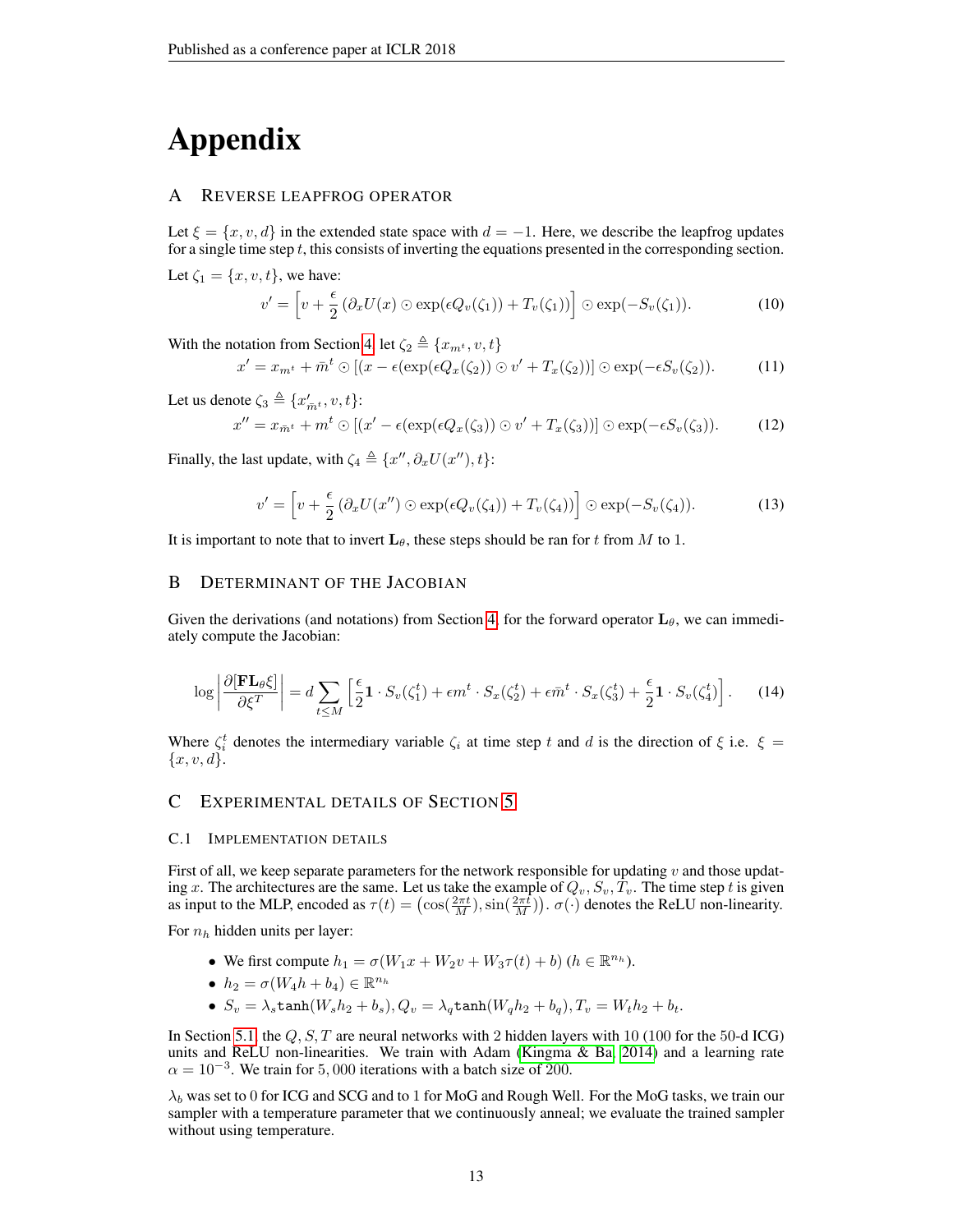

Figure 4: Diagram of our L2HMC-DGLM model. Nodes are functions of their parents. Round nodes are deterministic, diamond nodes are stochastic and the doubly-circled node is observed.

#### C.2 AUTO-CORRELATION AND ESS

Let  $(x_{\tau})_{\tau \leq T}$  be a set of correlated samples converging to the distribution p with mean  $\mu$  and covariance  $\Sigma$ . We define auto-correlation at time t as:

$$
\rho_t \triangleq \frac{1}{\text{Trace}(\Sigma)(T-t)} \sum_{\tau \leq T-t-1} (x_{\tau} - \mu)^T (x_{\tau+t} - \mu). \tag{15}
$$

We can now define effective sample size (ESS) as:

$$
ESS((x_{\tau})_{\tau \leq T}) \triangleq \frac{1}{1 + 2\sum_{t} \rho_{t}}.
$$
\n(16)

Similar to [Hoffman & Gelman](#page-10-10) [\(2014\)](#page-10-10), we truncate the sum when the auto-correlation goes below 0.05.

#### C.3 COMPARISON WITH LAHMC

We compare our trained sampler with LAHMC [\(Sohl-Dickstein et al., 2014\)](#page-11-0). Results are reported in Table [1.](#page-13-1) L2HMC largely outperforms LAHMC on all task. LAHMC is also *unable to mix between modes* for the MoG task. We also note that L2HMC could be easily combined with LAHMC, by replacing the leapfrog integrator of LAHMC with the learned one of L2HMC.

<span id="page-13-1"></span>

| <b>Distribution</b> | <b>Gradient Evaluations</b> | ESS-L2HMC | ESS-LAHMC  | Ratio       |
|---------------------|-----------------------------|-----------|------------|-------------|
| 50-d ICG            | 2000                        | 156.6     | 21.4       | 7.3         |
| Rough Well          | <b>200</b>                  | 12.5      | 8.6        | 1.5         |
| $2-d$ SCG           | 5000                        | 116       | 16.7       | 14.9        |
| MoG                 | 20,000                      | 65.0      | $\ll 0.53$ | $\gg 123.5$ |

Table 1: ESS for a fixed number of gradient evaluations.

## <span id="page-13-0"></span>D L2HMC-DGLM

#### D.1 TRAINING ALGORITHM

In this section, we present our training algorithm as well as a diagram explaining L2HMC-DGLM. For conciseness, given our operator  $L_{\theta}$ , we denote by  $K_{\theta}(\cdot|x)$  the distribution over next state given sampling of a momentum and direction and the Metropolis-Hastings step.

## D.2 IMPLEMENTATION DETAILS OF L2HMC-DGLM

Similar to our L2HMC training on unconditional sampling, we share weights across  $Q, S$  and  $T$ . In addition, the auxiliary variable  $x$  (here the image from MNIST) is first passed through a 2-layer neural network, with softplus non-linearities and 512 hidden units. This input is given to both